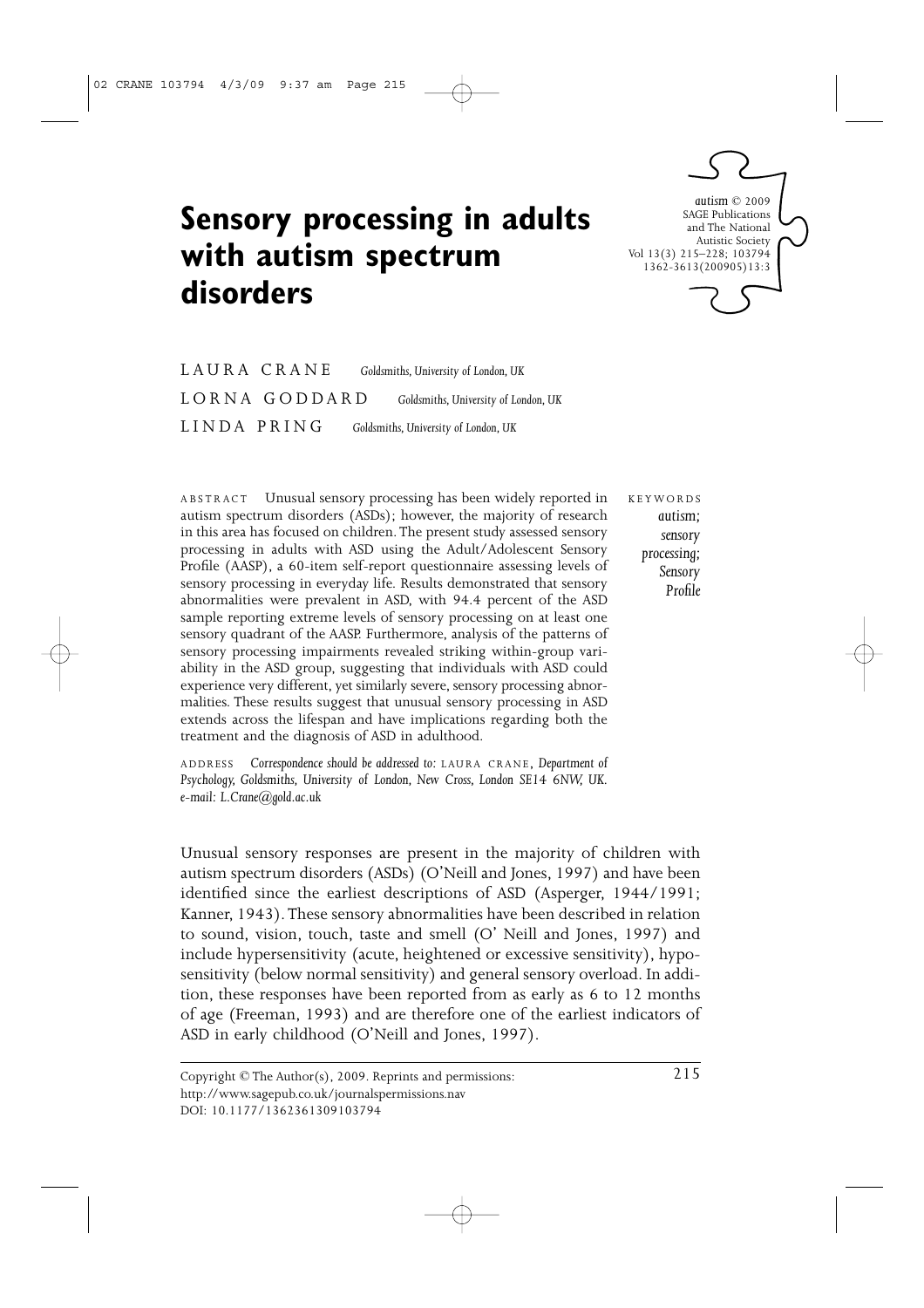Evidence for sensory abnormalities in ASD stems from several sources; anecdotal accounts of adults with high-functioning ASD, for example, have provided an insight into the effects of heightened sensory processing on everyday life:

The clamor of many voices, the different smells – perfume, cigars, damp wool caps or gloves – people moving about at different speeds, going in different directions, the constant noise and confusion, the constant touching, were overwhelming. (Grandin and Scariano, 1986, p. 129)

I began to lose sense of what was around me. The shop was a mess of confused colour and noise. (Williams, 1992, p. 108)

Likewise, retrospective analyses of the home videos of children with ASD (e.g. Baranek, 1999) have found unusual sensory responses to be one of the defining features of children with ASD. Psychological research has also provided evidence for unusual sensory processing in ASD (e.g. Baranek et al., 2006; Dahlgren and Gillberg, 1989), with recent estimates suggesting that sensory abnormalities are present in 30–100 percent of individuals with the disorder (Dawson and Watling, 2000).

Unusual sensory responses were once included as part of the diagnostic criteria for ASD (American Psychiatric Association, 1980) but were omitted from later revisions due to a number of factors. For example, unusual sensory responses are present in a number of other clinical conditions, including William's syndrome (Gothelf et al., 2006), schizophrenia (Brown et al., 2002), fragile X syndrome (Rogers et al., 2003) and attention deficit hyperactivity disorder (ADHD) (Dunn and Bennett, 2002), and are therefore not unique to ASD. Furthermore, there is concern over the lack of systematic empirical research into sensory behaviours in ASD (Filipek et al., 1999) and confusion over the description and classification of sensory symptoms (Ornitz, 1989).

The most widely used tool to investigate sensory processing is the Sensory Profile (SP) questionnaire (Dunn, 1999). Using the SP, several studies have found evidence of unusual sensory processing in ASD (Kern et al., 2006; 2007a; Watling et al., 2001). Research has also demonstrated that children with ASD can be differentiated from children with ADHD (Ermer and Dunn, 1998), children with learning disabilities (O'Brien et al., in press) and typically developing children (Kientz and Dunn, 1997) on the basis of scores on this instrument. However, the majority of studies assessing sensory processing in ASD using the SP have focused on children.

In one of the few examinations of sensory processing in adults with ASD, Kern et al. (2006; 2007a) administered the SP to a group of adults and children with and without ASD and found that individuals with ASD displayed significantly different patterns of sensory responding compared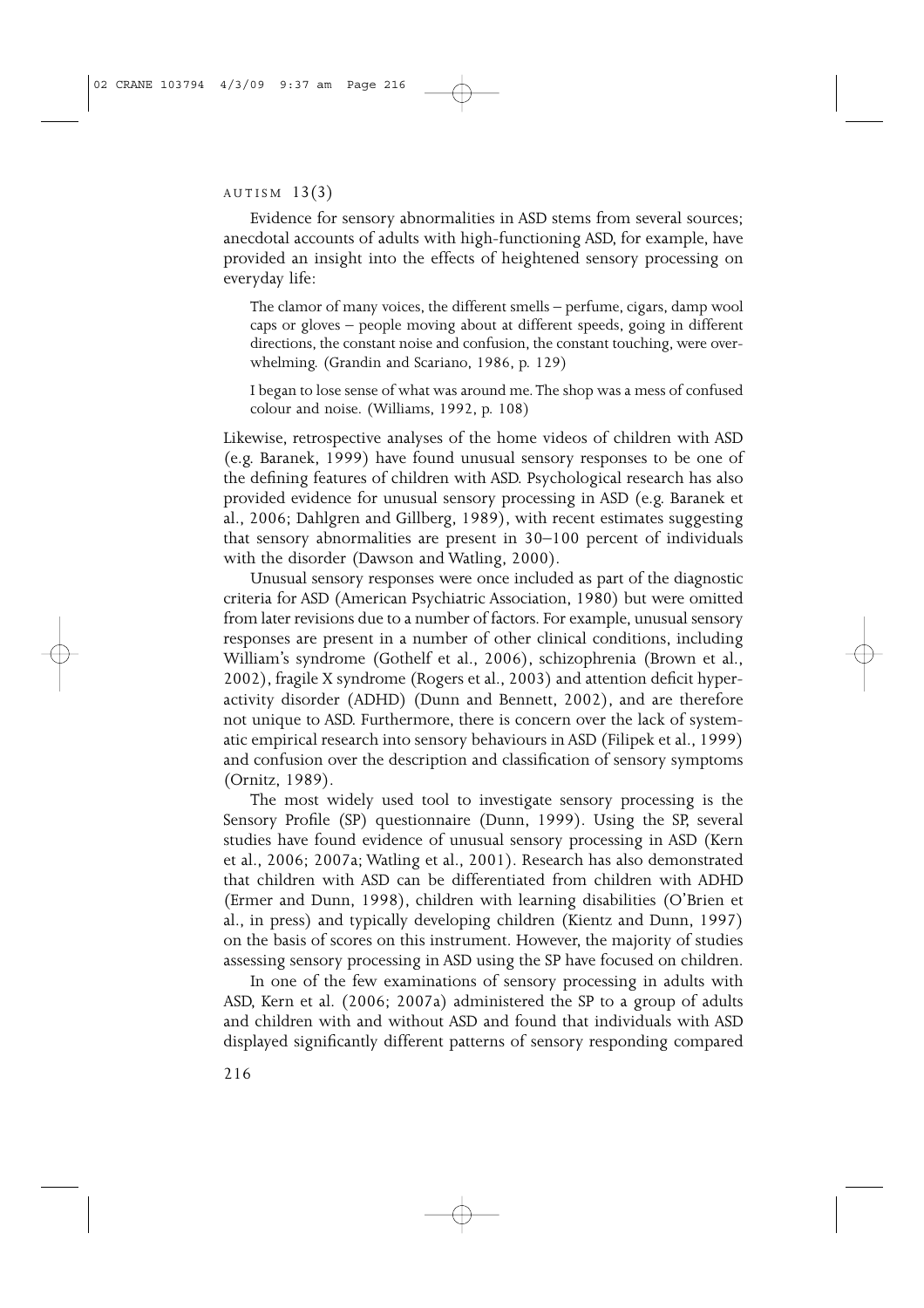to controls in relation to oral, visual, touch, auditory and multisensory processing. In addition, these unusual sensory responses were found to dissipate across the lifespan. However, although this study assessed sensory processing across different ages (3–56 years), the majority of questionnaires were completed by family members/carers, who may underestimate the impact of unusual sensory responses in adults with ASD, in particular those at the higher end of the spectrum.

To date, no published study has empirically examined self-reported sensory processing in a group of adults with ASD compared to an age, gender and IQ matched comparison group. The aim of the current study was therefore to examine self-reported sensory processing in ASD in order to ascertain whether sensory abnormalities persisted into adulthood. It was hypothesized that, in line with previous research (Kern et al., 2006; 2007b), individuals with ASD would report unusual levels of sensory processing, relative to the comparison group. A further aim was to examine sensory processing at both a group and an individual level, to ascertain the patterns and profiles of sensory processing in ASD in more depth; of particular interest is the extent to which age, IQ and levels of autistic traits correlate with sensory processing.

## **Method**

#### **Participants**

In total, 36 adults participated in this study; 18 adults with ASD (10 males, eight females; age range 18 to 65) and 18 comparison participants (10 males, eight females; age range 19 to 64). All experimental participants had received a formal diagnosis of ASD from a psychologist or psychiatrist experienced in the field of autism. All but two of the participants were diagnosed with Asperger syndrome (the other two had received a diagnosis of high-functioning autism) and all participants had been diagnosed in adulthood. A review of records confirmed that participants were diagnosed according to DSM-IV/ICD-10 criteria, excluding the requirement of unimpaired language development, as this information was often unavailable. However, none of the participants appeared to have any current abnormalities in structural or semantic aspects of their language. To support their diagnoses, the Autism-Spectrum Quotient (AQ) questionnaire was administered (Baron-Cohen et al., 2001). The adults with ASD (mean 35.28, SD 5.78) scored significantly higher than the comparison group (mean 12.53, SD 3.50) on this measure  $(t(34) = 13.32, p < 0.001)$ . In addition, all but one of the ASD participants scored above the suggested cutoff of 26 on this measure, while none of the comparison participants did. Experimental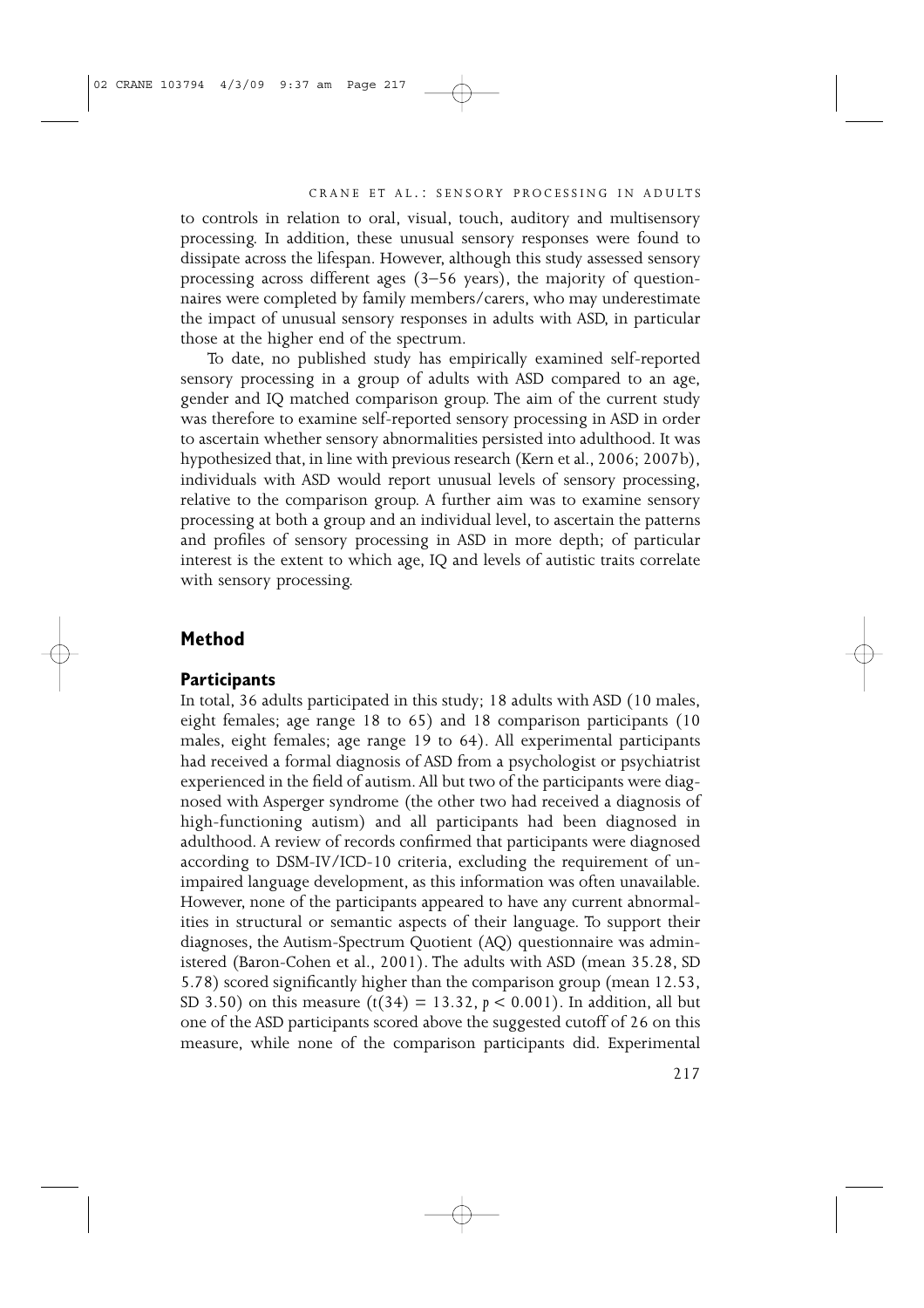participants were recruited from the National Autistic Society (UK), as well as various social groups for adults with ASD.

The comparison group were group matched with the ASD group on the basis of age, gender and IQ (verbal, performance and full scale) (see Table 1) and were recruited from various further/higher education colleges and local social groups. Ethical approval was obtained from the Goldsmiths, University of London, Psychology Department Ethics Committee.

#### **Materials**

**Wechsler Abbreviated Scale of Intelligence (WASI: Wechsler, 1999a).** The WASI was used to provide a measure of verbal, performance and fullscale IQ, for group matching purposes. The WASI is a widely used measure in both clinical and non-clinical samples when there is no need to provide a full cognitive profile. In addition, the WASI correlates highly (verbal IQ  $= 0.88$ , performance IQ  $= 0.84$ , full-scale IQ  $= 0.92$ ) with the Wechsler Adult Intelligence Scale (WAIS-III: Wechsler, 1999b). The WASI was selected for the current study due to its speed of administration.

**Autism-Spectrum Quotient (AQ: Baron-Cohen et al., 2001).** The AQ is a 50-item self-report questionnaire assessing levels of autistic traits in adults with normal intelligence. Participants rate their behaviours in five different areas (attention switching, attention to detail, communication, imagination and social skill) on a four-point scale (strongly agree, agree, disagree, strongly disagree). A score of 32 or above is indicative of clinically significant levels of autistic traits, although a score of 26 or above has recently been proposed as a useful cutoff for a clinic referred sample (Woodbury-Smith et al., 2005). The AQ has good test–retest reliability and 83 percent discriminative validity (Woodbury-Smith et al., 2005) (in line with the number of participants scoring above 26 in the current sample).

| <b>Measures</b> | ASD group |       | Comparison group |        | Group differences |      |  |
|-----------------|-----------|-------|------------------|--------|-------------------|------|--|
|                 | Mean      | SD    | Mean             | SD     |                   | D    |  |
| Age             | 41.78     | 15.24 | 39.50            | 13.27  | .63               | .635 |  |
| Verbal IO       | 116.22    | 11.09 | 111.78           | 11.17  | 1.20              | .240 |  |
| Performance IQ  | 115.83    | 11.77 | 114.83           | 11.02  | .26               | .794 |  |
| Full scale IQ   | 118.17    | 10.74 | 114.89           | I I 75 | .87               | .388 |  |

*Table 1* **Demographic data for ASD and comparison participants**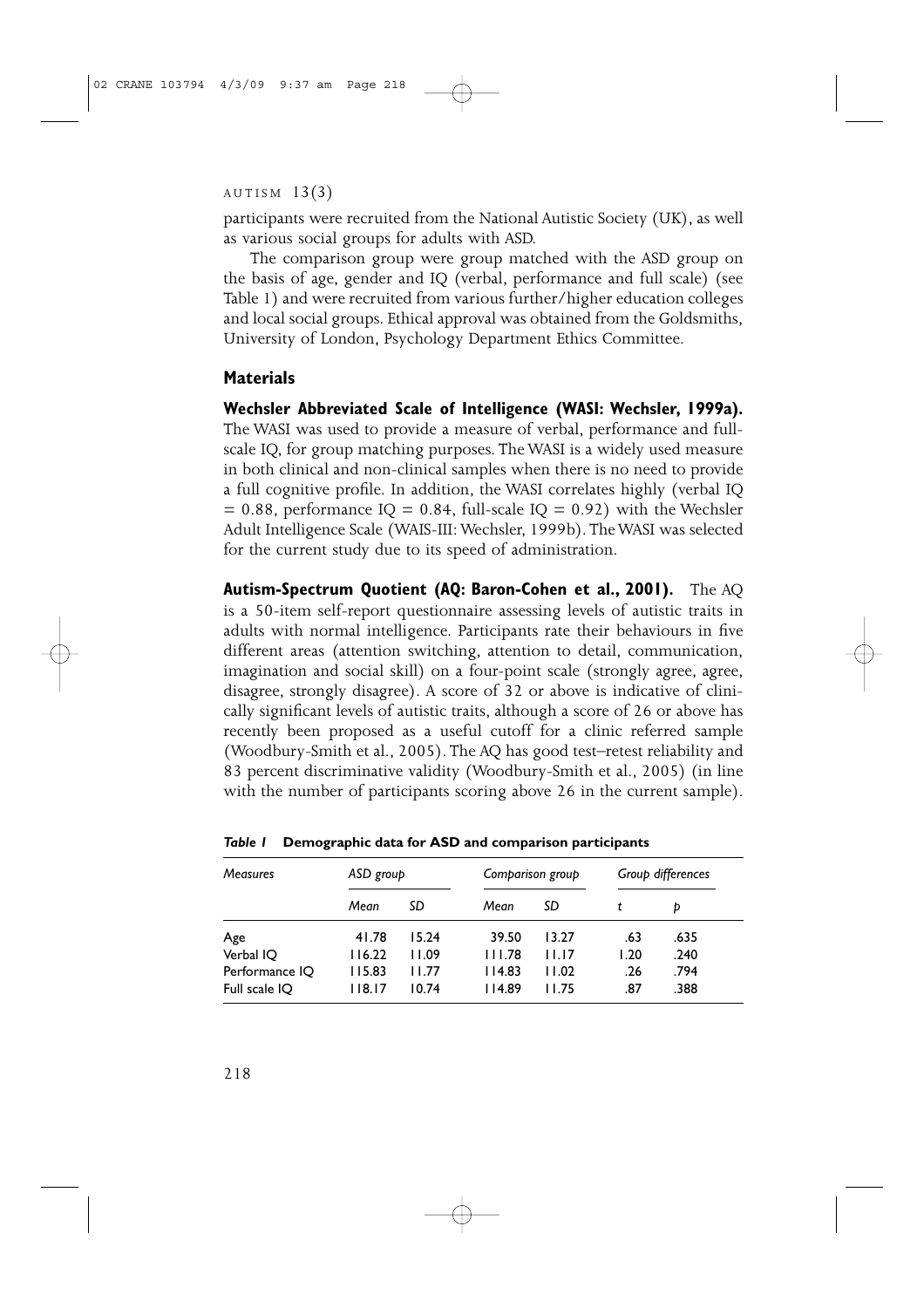**Adult/Adolescent Sensory Profile (AASP: Brown and Dunn, 2002).** The AASP is a 60-item self-report questionnaire assessing levels of sensory processing in everyday life across several sensory modalities (taste/smell, movement, visual, touch, activity and auditory). The questionnaire takes approximately 10–15 minutes to complete and participants are instructed to indicate the frequency of responses to various sensory experiences on a five-point scale (1 = almost never, 2 = seldom, 3 = occasionally, 4 = frequently,  $5 =$  almost always).

The AASP is based on Dunn's (1997) model of sensory processing and the interacting principles of neurological thresholds (which can be high or low) and behavioural responses (which can be passive or active). Neurological thresholds refer to the amount of stimuli needed for a neuronal system to respond to sensory input, whilst behavioural responses concern the way in which a person responds to their sensory thresholds. The interactions between these continuums form four orthogonal quadrants:

- 1 *Low registration*: refers to high neurological thresholds and passive behavioural responses, i.e. responding slowly or not noticing sensory stimuli. Sample item: 'I don't smell things that other people say they smell.'
- 2 *Sensation seeking*: refers to high neurological thresholds and active behavioural responses, i.e. actively pursuing sensory stimulation. Sample item: 'I like to go to places that have bright lights and that are colourful.'
- 3 *Sensory sensitivity*: refers to low neurological thresholds and passive behavioural responses, i.e. experiencing discomfort in response to sensory stimuli. Sample item: 'I am distracted if there is a lot of noise around.'
- 4 *Sensation avoiding*: refers to low neurological thresholds and active behavioural responses, i.e. engaging in behaviours designed to reduce exposure to sensory stimuli. Sample item: 'I stay away from noisy settings.'

Reliability statistics for the quadrants of the AASP range between 0.639 and 0.775 (alpha coefficients) and validity statistics range between 3.58 and 4.51 (standard errors of measurements) (see Brown and Dunn, 2002, for further information).

The AASP is based on the Sensory Profile (SP: Dunn, 1999), which is a 125-item measure for use with children aged 3–10 years. However, there are several important differences between the SP and the AASP:

- 1 The AASP is a self-report questionnaire, whereas the SP is completed by a caregiver.
- 2 On the SP a score of 5 indicates that the child displays less of the particular attribute, whereas on the AASP a score of 5 indicates that the adult displays more of the attribute.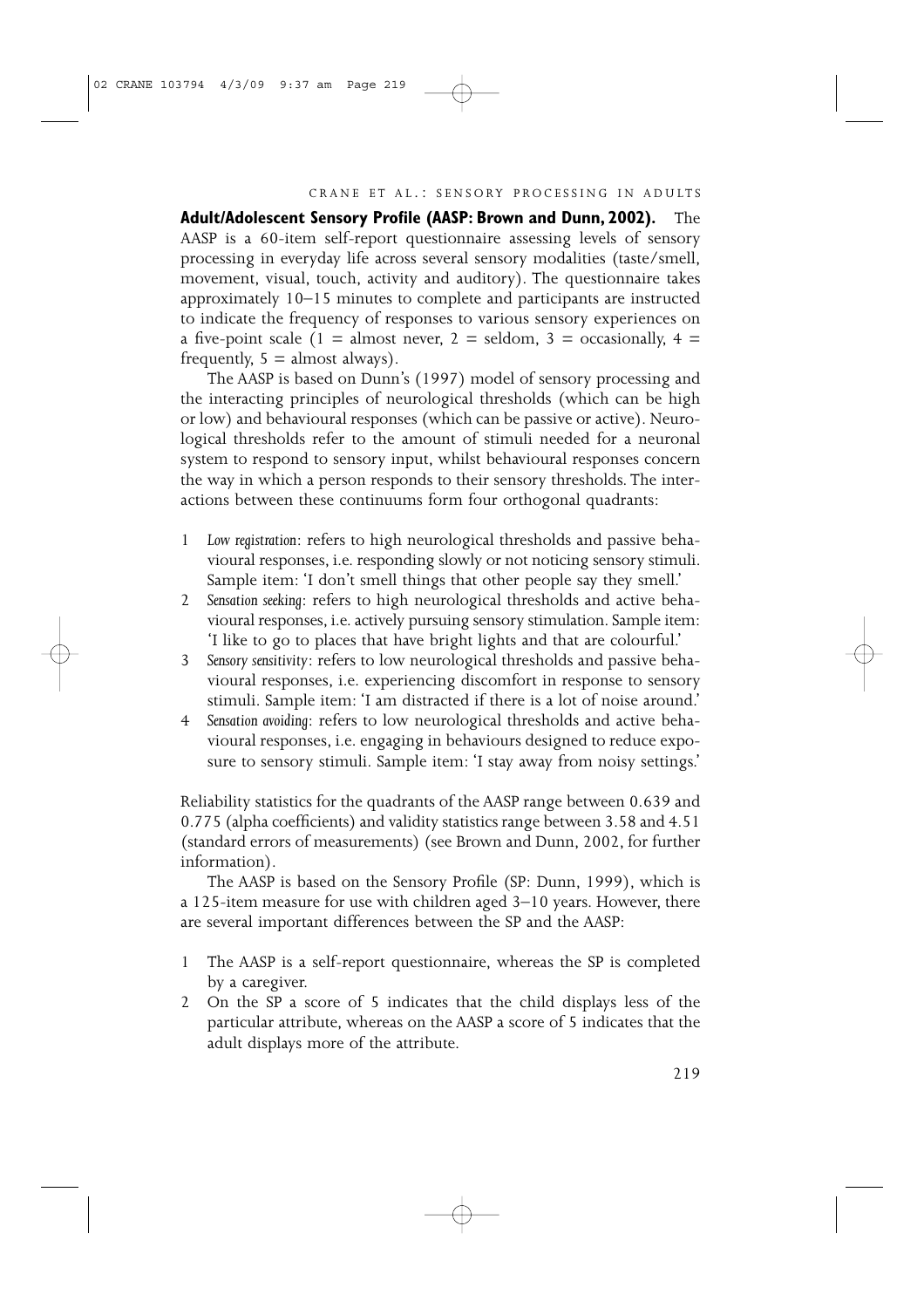- 3 The AASP has four quadrants (low registration, sensation seeking, sensory sensitivity, sensation avoiding), whereas the SP has nine factors (sensory seeking, emotionally reactive, low endurance/tone, oral sensory sensitivity, inattention/distractibility, poor registration, sensory sensitivity, sedentary, fine motor/perceptual).
- 4 The AASP examines sensory processing across six modalities (taste/smell, movement, visual, touch, activity and auditory), whereas the SP examines these six modalities as well as two further modalities (body position and emotional/social).

However, despite these differences, the AASP follows the same principles as the SP in examining sensory processing in everyday life across a number of sensory modalities.

## **Procedure**

These data were collected as part of a larger study investigating the relationship between sensory processing and memory in adults with ASD. All participants were tested individually, either in Goldsmiths, University of London, or in their own homes. The WASI was administered before the questionnaire measures, all following standard instructions from the test manuals. The WASI took approximately 30–45 minutes to administer, whilst the two self-report questionnaires were completed by participants in approximately 15–20 minutes.

## **Results**

#### **Overall sensory processing**

Using multivariate analysis of variance (MANOVA) with scores on the four sensory quadrants (low registration, sensory seeking, sensory sensitivity and sensory avoidance) entered as dependent variables and group membership as the independent variable, results demonstrated a significant difference in overall scores on the AASP between the ASD and comparison groups,  $F(1, 34) = 20.80, p < 0.001$ .

#### **Analysis of sensory quadrants**

Following the significant MANOVA, independent samples *t*-tests were used to compare the quadrant scores of the adults with and without ASD. Results demonstrated significant group differences in relation to all four sensory quadrants. Specifically, the ASD group displayed higher scores on the low registration, sensory sensitivity and sensation avoidance quadrants, but scored lower than the control group on the sensation seeking quadrant (see Table 2).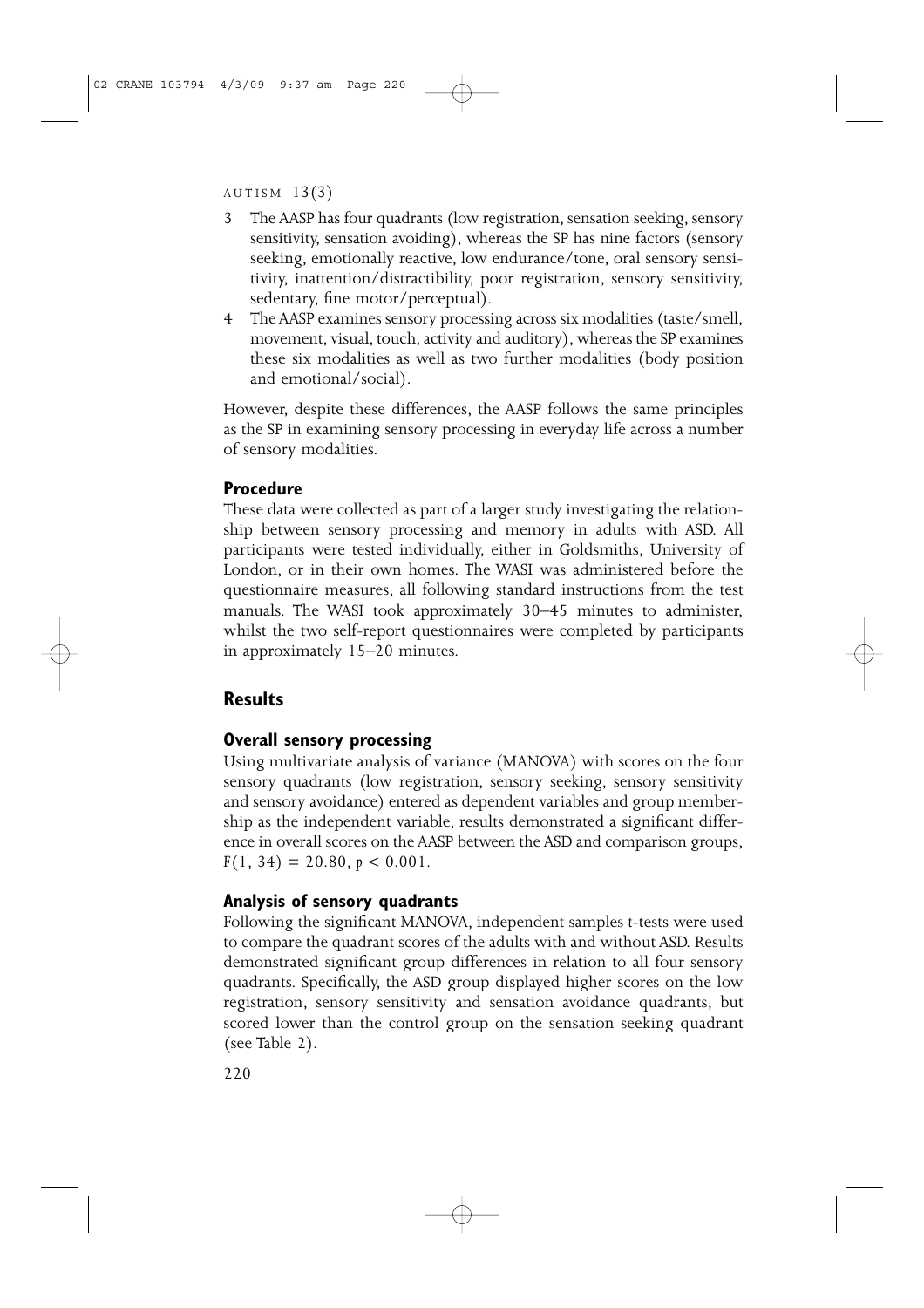| Factor              | ASD group |        | Comparison group |      | Group differences |      |
|---------------------|-----------|--------|------------------|------|-------------------|------|
|                     | Mean      | SD     | Mean             | SD   |                   | D    |
| Low registration    | 42.56     | 9.28   | 31.22            | 5.00 | 4.56              | .001 |
| Sensation seeking   | 39.44     | 8.15   | 48.33            | 5.91 | $-3.74$           | .001 |
| Sensory sensitivity | 45.00     | 10.05  | 33.83            | 7.17 | 3.84              | 00۱. |
| Sensation avoidance | 46.17     | I I 87 | 31.67            | 5.03 | 4.77              | .001 |

CRANE ET AL.: SENSORY PROCESSING IN ADULTS

|  | Table 2 Quadrant scores for the ASD and comparison groups |
|--|-----------------------------------------------------------|
|--|-----------------------------------------------------------|

#### **Multiple case series analysis**

A multiple case series analysis was used to examine the profile and pattern of scores across quadrants on an individual basis. In this analysis, the number of participants whose scores fell outside the normal distribution of the comparison group (in the extreme 5%) were examined (as in Hill and Bird, 2006); considering that the majority of participants in the ASD group scored above the comparison group on the low registration, sensory sensitivity and sensation avoidance quadrants, the extreme 5 percent on these quadrants represented the highest 5 percent of scores in the comparison group. Conversely, as the majority of ASD participants scored below the comparison group on the sensation seeking quadrant, the extreme 5 percent on this quadrant represented the lowest 5 percent of scores in the comparison group.

Results demonstrated that the majority of outlying scores (77.78%) fell in the sensory avoidance quadrant. In addition, all but one of the ASD participants (94.44%) were found to display extreme levels of sensory dysfunction on at least one of the quadrants, indicating that unusual sensory processing is prevalent in adults with ASD. Further analysis of individual scores across quadrants indicated that different participants scored in the extreme 5 percent of the comparison group on differing quadrants. Therefore, although extreme levels of sensory processing are prevalent in ASD, they manifest themselves differently between individuals (see Table 3).

#### **Correlational analyses**

In order to further examine the patterns of sensory processing in adults with ASD, correlational analysis was used to assess the relationship between sensory processing, IQ and age. As a relatively high number of withingroup correlations were conducted in this analysis, a significance level of *p* < 0.01 (two-tailed) was set to avoid type I errors.

**Sensory processing and age.** No significant correlations were observed with respect to age and levels of sensory processing in the ASD or comparison groups (*r-*values ranged between –0.086 and –0.170 in the ASD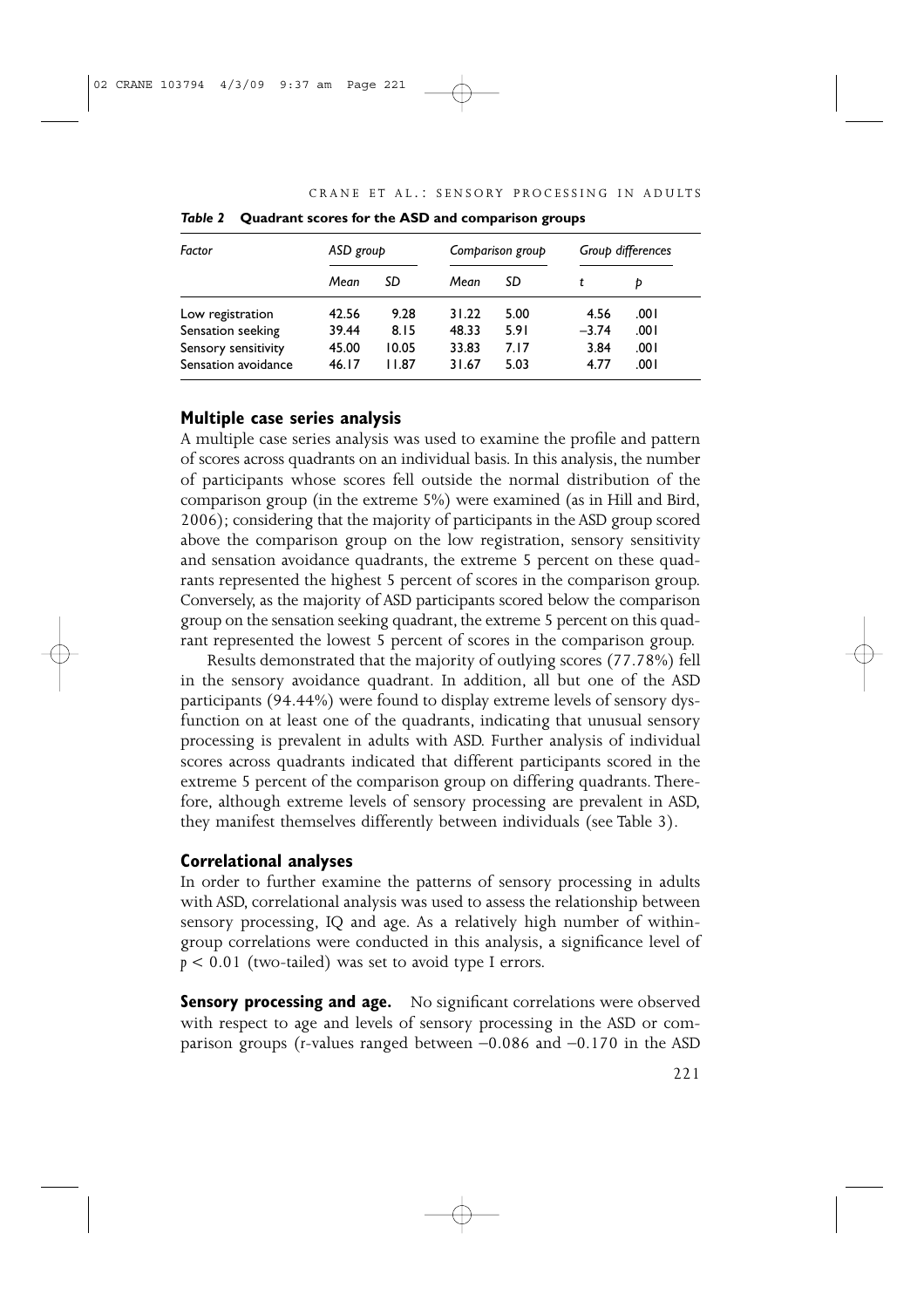*Table 3* **Multiple case series analysis illustrating the number of outlying scores in the ASD group for each sensory quadrant**

| Participant             | Low<br>registration | Sensation<br>seeking | Sensory<br>sensitivity | Sensation<br>avoidance | % of<br>quadrants |
|-------------------------|---------------------|----------------------|------------------------|------------------------|-------------------|
| $\overline{\mathbf{4}}$ |                     |                      |                        |                        | 50%               |
| 5                       |                     |                      |                        |                        | 0%                |
| 8                       |                     |                      |                        |                        | 50%               |
| $\mathbf{H}$            |                     |                      |                        |                        | 100%              |
| 12                      |                     |                      |                        |                        | 25%               |
| 13                      |                     |                      |                        |                        | 75%               |
| 16                      |                     |                      |                        |                        | 50%               |
| 17                      |                     |                      |                        |                        | 100%              |
| 18                      |                     |                      |                        |                        | 25%               |
| 9                       |                     |                      |                        |                        | 50%               |
| 20                      |                     |                      |                        |                        | 75%               |
| 21                      |                     |                      |                        |                        | 25%               |
| 22                      |                     |                      |                        |                        | 75%               |
| 24                      |                     |                      |                        |                        | 25%               |
| 26                      |                     |                      |                        |                        | 50%               |
| 29                      |                     |                      |                        |                        | 50%               |
| 33                      |                     |                      |                        |                        | 50%               |
| 36                      |                     |                      |                        |                        | 100%              |
| No of<br>outliers (%)   | 11/18<br>(61.11%)   | 8/18<br>(44.44%)     | 6/18<br>(33.33%)       | 14/18<br>(77.78%)      |                   |

group and between  $0.119$  and  $-0.179$  in the comparison group,  $p > 0.05$ ), suggesting that levels of unusual sensory processing do not dissipate across the lifespan.

**Sensory processing and IQ.** Pearson correlations revealed significant negative within-group correlations regarding performance IQ and three of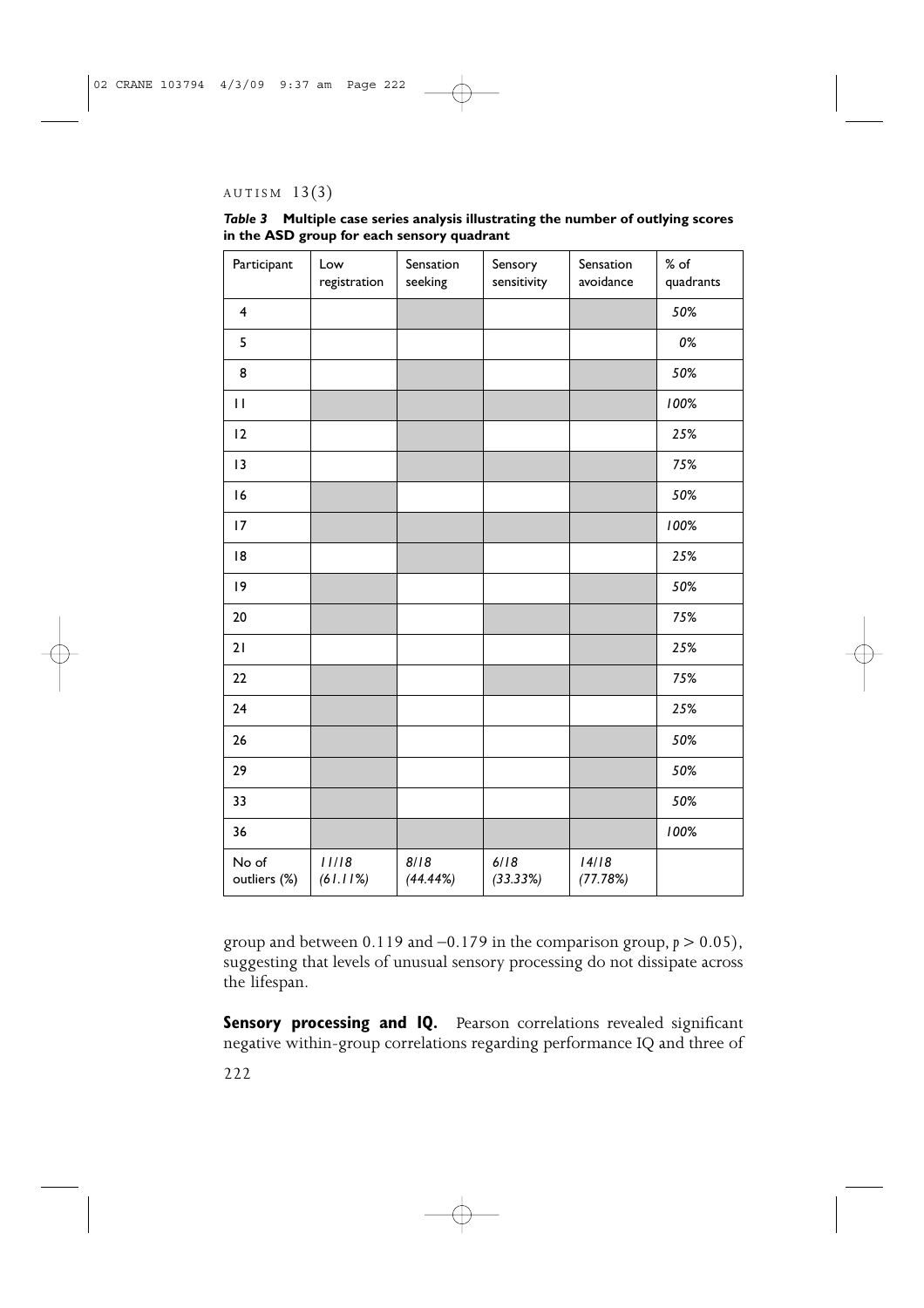the four sensory quadrants on the AASP (low registration, sensory sensitivity and sensation avoidance) in the ASD group but not the comparison group. Specifically, higher scores on the three sensory quadrants were associated with lower levels of performance IQ. A similar, although weaker, relationship was observed regarding full-scale IQ and scores on the low registration quadrant. In contrast, there were no significant correlations between sensory processing and IQ in the comparison group (see Table 4).

**Sensory processing and autistic traits.** No significant correlations were observed regarding levels of autistic traits and levels of sensory processing in either the ASD or comparison groups (*p* > 0.05). This is consistent with previous research that found sensory processing to correlate with autistic traits in childhood, but not adulthood (Kern et al., 2006).

## **Discussion**

This study compared levels of sensory processing in adults with ASD with an age and IQ matched comparison group using a self-report measure of everyday sensory processing, the AASP. Results demonstrated that adults with ASD reported abnormal levels of responding to sensory stimuli, relative to the comparison group. Furthermore, sensory abnormalities were found to be prevalent, with all but one participant in the ASD group (94.44%) reporting extreme levels of sensory processing on at least one sensory quadrant. Analysis of scores on an individual basis also revealed striking within-group variability in the ASD group, suggesting that sensory abnormalities may manifest themselves differently across the autism spectrum. Overall, these results suggest a distinctive pattern of sensory processing in adults with ASD and have implications regarding both the diagnosis and the treatment of ASD in adulthood.

|                     | ASD group |          |             |         | Comparison group |         |  |
|---------------------|-----------|----------|-------------|---------|------------------|---------|--|
|                     | VIO       | PIO.     | <i>FSIO</i> | VIO     | PIO.             | FSIO    |  |
| Low registration    | $-.274$   | $-.698*$ | $-.588*$    | .205    | .075             | .180    |  |
| Sensation seeking   | $-.351$   | $-.024$  | $-.260$     | $-.042$ | .039             | .001    |  |
| Sensory sensitivity | .050      | $-.660*$ | $-.357$     | $-.097$ | $-.442$          | $-.235$ |  |
| Sensation avoidance | $-.068$   | $-.683*$ | $-447$      | $-.137$ | $-.128$          | $-.142$ |  |

*Table 4* **Correlations between IQ and quadrant scores in the ASD and comparison groups.**

 $* = p < .01$  (two-tailed)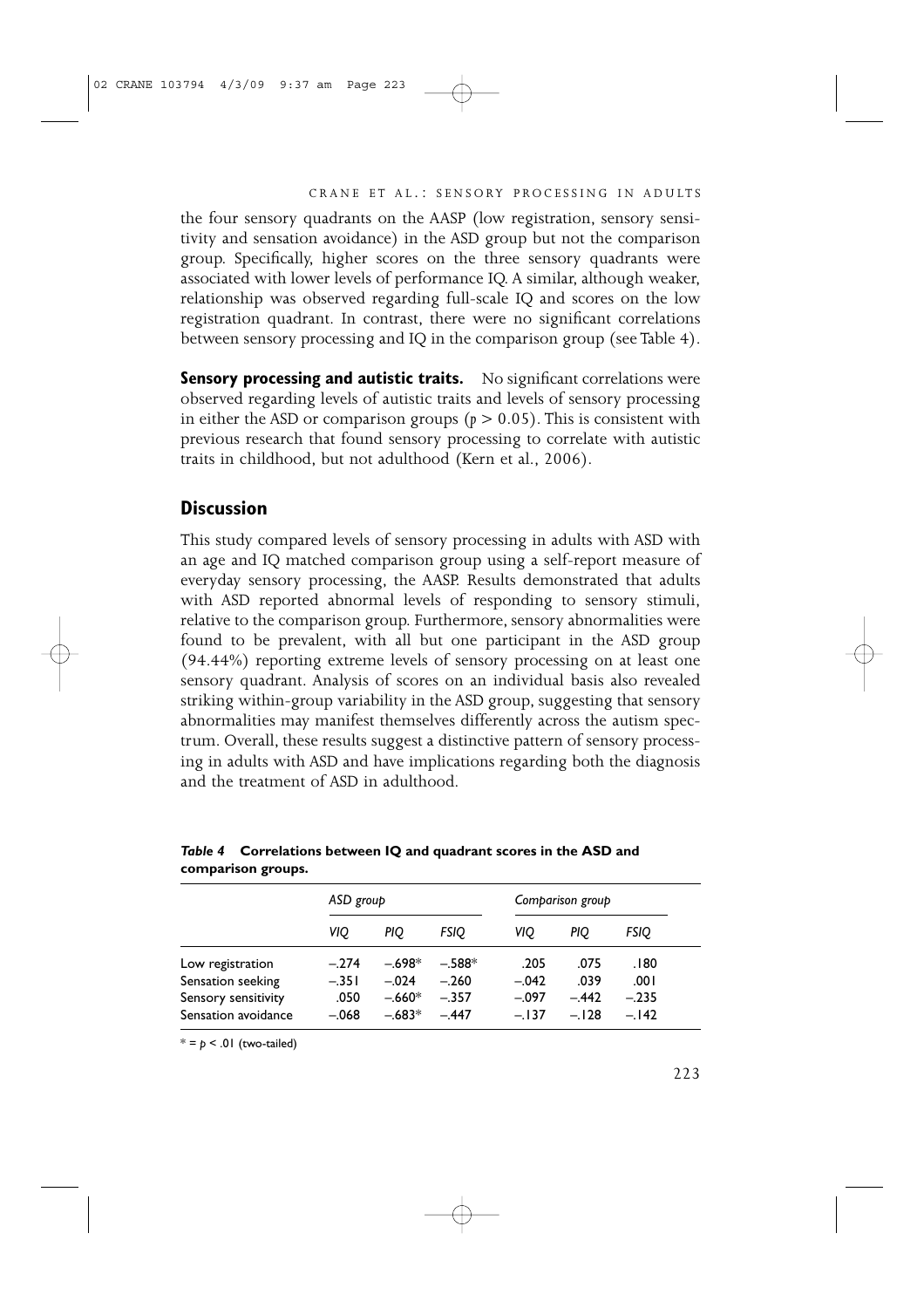The finding that adults with ASD reported abnormal levels of sensory responding, relative to comparison participants, is consistent with a growing body of literature suggesting the presence of sensory processing abnormalities in individuals with ASD (Kern et al., 2006; 2007a; Kientz and Dunn, 1997; O'Brien et al., in press). Although the majority of this research has focused on children, these results (as do those of Leekam et al., 2007) suggest that sensory processing abnormalities persist across the lifespan in ASD. These findings are also consistent with autobiographical accounts of adults with ASD that highlight the impact of sensory processing on everyday functioning in both childhood and adulthood (e.g. Grandin and Scariano, 1986; Williams, 1992).

These results do, however, contrast with those of Kern et al. (2007a), who reported that levels of abnormal sensory processing in ASD tend to dissipate with increasing age. However, in Kern et al.'s study, the majority (62%) of the questionnaires were completed by caregivers who may underestimate the extent of the sensory processing abnormalities in adults with ASD. Furthermore, some of the items in the SP may not be applicable to adults, especially high-functioning adults, with ASD, for example,'Has trouble staying between the lines when colouring or when writing' and 'Dislikes activities where head is upside down, for example, somersaults'. These two methodological differences may therefore account for the apparent discrepancies between the results of the present study and those of Kern et al. It is also likely that the presentation of sensory processing abnormalities manifests itself differently with increasing age and the AASP may be more appropriate to detect these patterns of unusual sensory processing in adulthood than the SP.

These results also contrast with Kern et al.'s (2007a) findings regarding the quadrant scores of individuals with ASD; in the current study, adults with ASD were more sensitive to sensory stimulation and were more likely to avoid sensory input. They also registered information less and engaged in fewer sensation seeking behaviours than the comparison group. In contrast, Kern et al. found that although their sample also registered information less, had heightened sensitivity and avoided sensory stimulation, they tended to engage in more sensation seeking behaviours than controls. However, this effect was found to dissipate with increasing age. Although this result has not always been consistently replicated (Ermer and Dunn, 1998, for example, found evidence of lower sensation seeking behaviours in ASD, in line with the current study), it is possible that, with maturation, individuals with ASD develop strategies to cope with their unusual sensory responding.

However, it is important to note that Kern et al.'s (2007a) study comprised a sample of individuals with a diagnosis of autism, whereas the current study focused more on individuals at the higher end of the spectrum, the majority of whom had a diagnosis of Asperger syndrome. Indeed, Dunn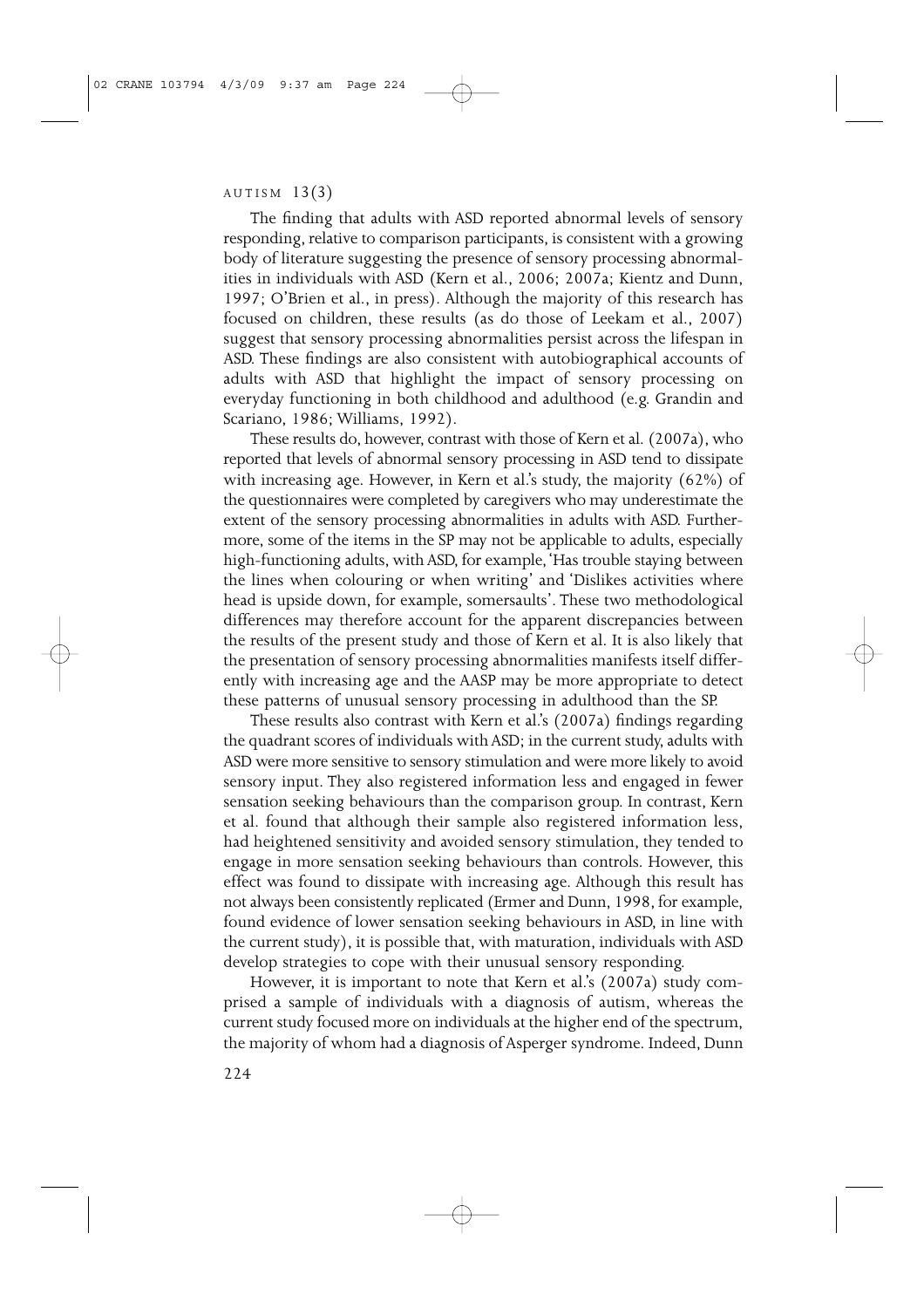et al. (2002) found that children with Asperger syndrome displayed lower sensory seeking behaviours than controls, in line with the current findings. It is therefore important to ascertain whether there are any differences in the presentation of sensory processing symptoms between individuals with classic autism and those with high-functioning autism or Asperger syndrome and, indeed, whether there are any subgroups on the autistic spectrum that present with different sensory symptoms.

Further analysis of sensory quadrant scores revealed significant positive within-group correlations regarding three of the four sensory quadrant scores (low registration, sensory sensitivity and sensory avoidance) and nonverbal IQ scores in the ASD group but not the comparison group (a similar, although weaker, relationship was also found between the low registration quadrant and full-scale IQ scores). High levels of non-verbal IQ may therefore serve as a protective factor against sensory processing abnormalities in ASD such that adults with high non-verbal IQ scores may be more adept in implementing strategies to reduce the effects of heightened sensory processing. Alternatively, extreme levels of sensory processing may consume the limited attentional resources of those with lower non-verbal IQ in the ASD group; indeed, attentional abilities are thought to be closely related to sensory abnormalities in ASD (Liss et al., 2006). These may therefore be important factors to consider when designing sensory interventions for adults with ASD. However, it is important to stress that these results are correlational and further investigation is needed to explore these preliminary findings and interpretations in more depth.

Overall, this research has several important implications. First, if sensory abnormalities are prevalent in adults with ASD, this suggests that the reinstatement of unusual sensory processing in the diagnostic criteria for ASD should be seriously considered; indeed, several researchers have campaigned for this symptom to be reinstated in the diagnostic criteria for ASD since its withdrawal (e.g. Gillberg and Coleman, 1992). Although research into children with ASD has suggested that abnormal sensory responses are commonplace in ASD, the finding that these responses are also present in adulthood would further highlight the need for this symptom to be more widely recognized. Second, this research has important implications regarding sensory interventions for individuals with ASD. Several sensory therapies have been advocated for children with ASD, although the evidence for the efficacy of these treatments is mixed (see Dawson and Watling, 2000). It is therefore important to evaluate sensory interventions for adults with ASD (particularly those at the higher end of the autistic spectrum) to identify the effects of these treatments on everyday functioning.

Although this research has provided evidence of unusual sensory processing in ASD, further research in this area is warranted. First, it is important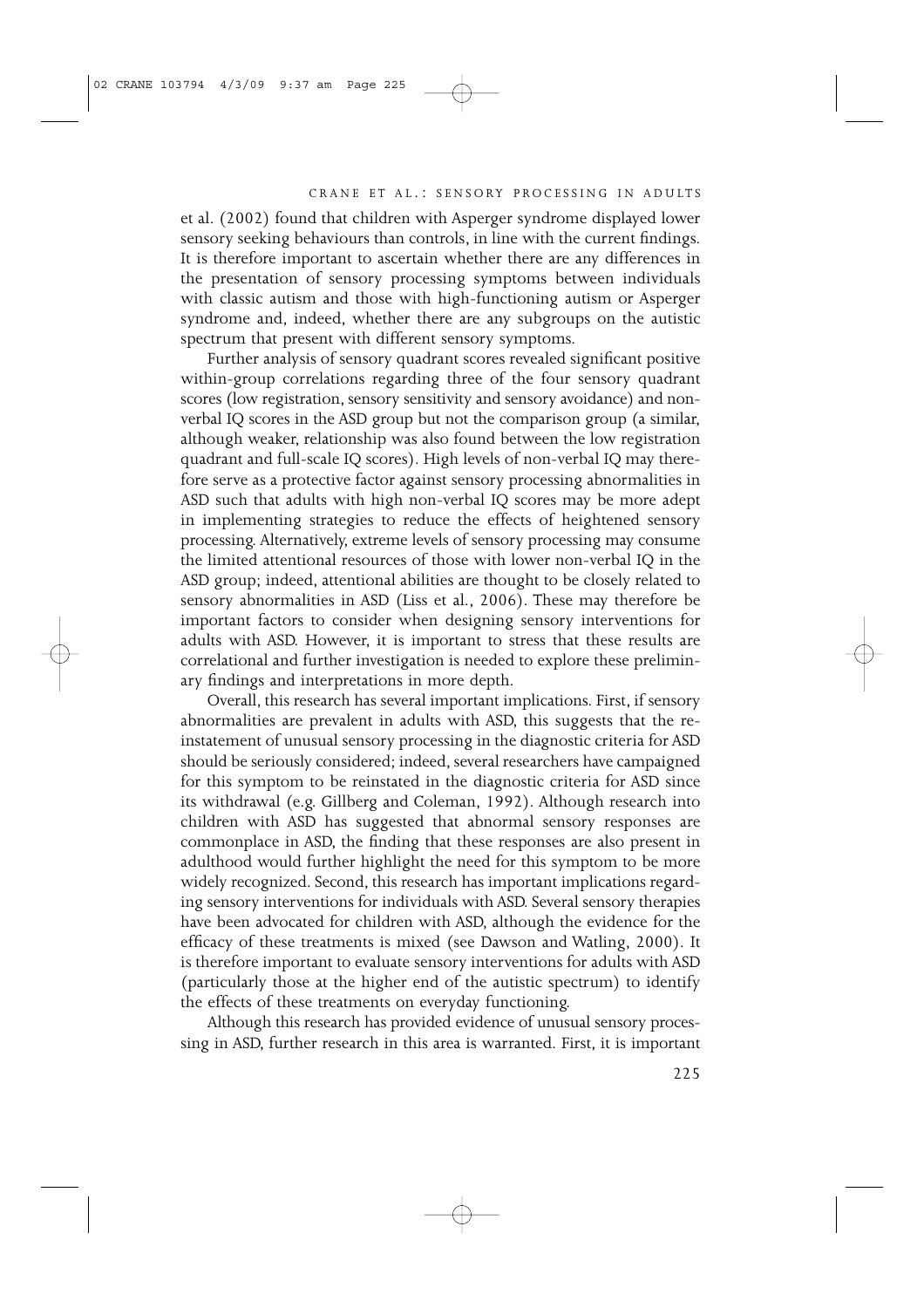that these results are replicated in a larger sample to ascertain the population prevalence of sensory abnormalities in ASD in adulthood. Second, it is also of interest to examine how sensory responding changes across the lifespan. Although Pohl et al. (2001) found sensory responding to be relatively consistent across the lifespan (changing only after the age of 65), it is nonetheless important to examine the consistency of sensory symptoms in adults with ASD. Additionally, further research is needed to better understand the cognitive, behavioural and neurological effects and consequences for such unusual sensory processing.

It is also important to note that the current study used a self-report questionnaire to examine levels of sensory processing, which is subject to both individual and group biases. Although the current group of adults were very high functioning and were able to offer insight into their sensory processing difficulties, this measure would perhaps not be suitable for adults at the lower end of the spectrum. It is therefore important for objective measures of sensory processing to be developed, in order to empirically assess sensory processing abnormalities in ASD (cf. Bennetto et al., 2007; Blakemore et al., 2006). These measures could then be used to verify selfreported levels of sensory processing in ASD.

Finally, previous research has demonstrated that unusual sensory responses are not unique to ASD and have been observed in several other neurodevelopmental disorders. It is therefore important to examine the patterns of sensory processing in other disorders to determine the extent to which these adults can be differentiated from adults with ASD on the basis of sensory processing.

To conclude, this research has provided evidence of self-reported sensory processing abnormalities in adults with ASD compared to an age, gender and IQ matched comparison group. Furthermore, analysis of the data at an individual level revealed substantial within-group variability in the ASD group, highlighting how individuals with ASD can experience very different, although similarly severe, sensory processing impairments. Further research is necessary to identify whether these unusual responses are unique to ASD and to examine the profile of sensory responses in more depth. This has important implications with respect to the diagnosis and treatment of ASD in adulthood.

#### **Acknowledgements**

The research presented in this article was conducted in partial fulfilment of the requirements of a doctoral degree by the first author, with the support of a 1+3 PhD studentship from the Economic and Social Research Council (UK), ref. PTA-030–2005–00091. We would like to thank all who participated in this study.

226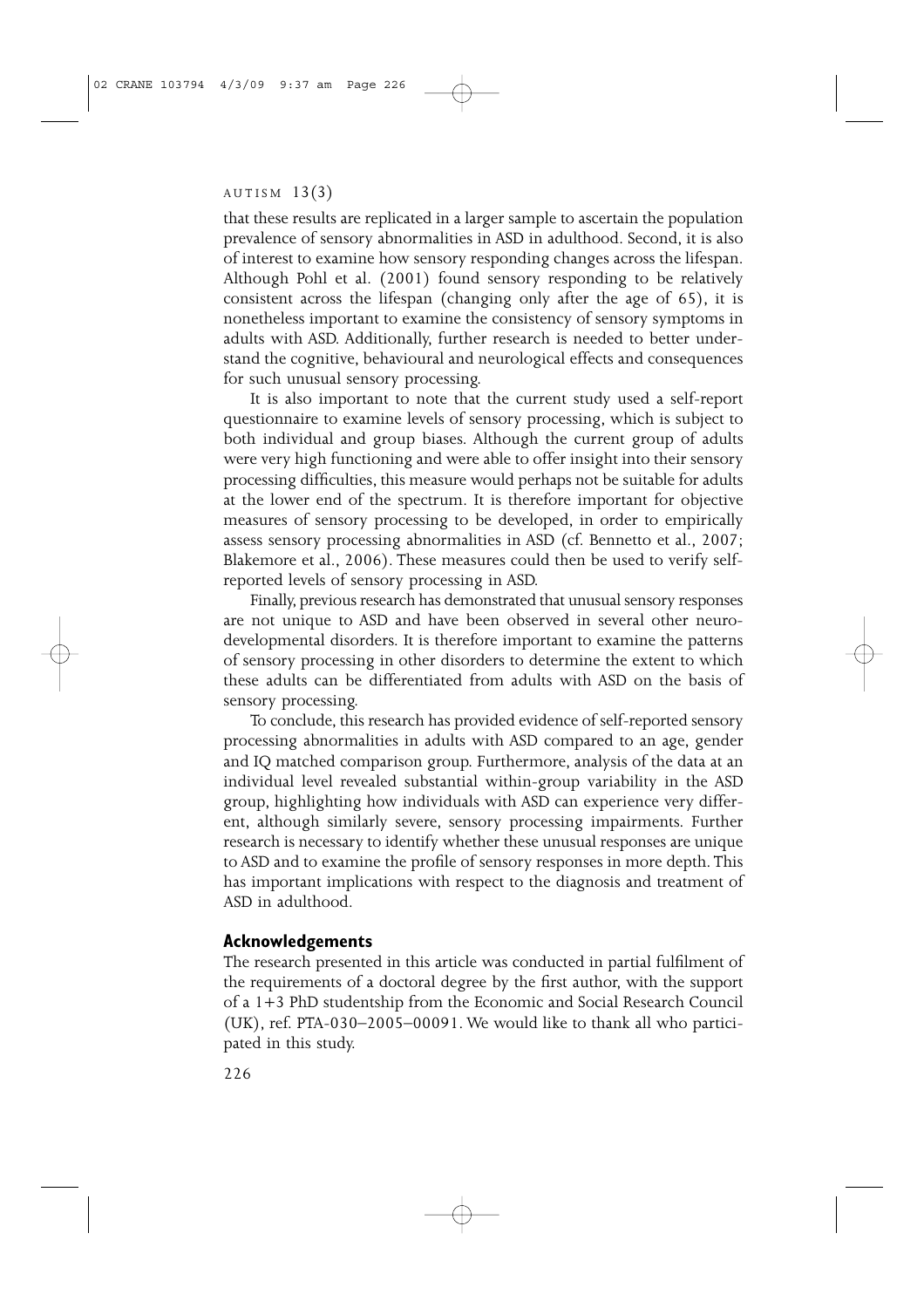#### **References**

- American Psychiatric Association (1980) *Diagnostic and Statistical Manual of Mental Disorders*, 3rd edn (DSM-III). Washington, DC: APA.
- Asperger, H. (1944/1991) 'Autistic Psychopathy in Childhood', in u. frith (ed.) *Autism and Asperger Syndrome*, pp. 37–92. Cambridge: Cambridge University Press.
- Baranek, G.T. (1999) 'Autism during Infancy: A Retrospective Video Analysis of Sensory-Motor and Social Behaviors at 9–12 Months of Age', *Journal of Autism and Developmental Disorders* 29: 213–24.
- Baranek, G.T., David, F.J., Poe, M.D., Stone, W.L. & Watson, L.R. (2006) 'Sensory Experiences Questionnaire: Discriminating Sensory Features in Young Children with Autism, Developmental Delays, and Typical Development', *Journal of Child Psychology and Psychiatry* 47 (6): 591–601.
- Baron-Cohen, S.,Wheelwright, S., Skinner, R., Martin, J. & Clubley, E. (2001) 'The Autism-Spectrum Quotient (AQ) : Evidence from Asperger Syndrome/High Functioning Autism, Males and Females, Scientists and Mathematicians', *Journal of Autism and Developmental Disorders* 31: 5–17.
- Bennetto, L., Kuschner, E.S. & Hyman, S.L. (2007) Olfaction and Taste Processing in Autism. *Biological Psychiatry* 62 (9): 1015–1021.
- Blakemore, S.-J., Tavassoli, T., Calò, S., Thomas, R.M., Catmur, C., Frith, U., et al. (2006) 'Tactile Sensitivity in Asperger Syndrome', *Brain and Cognition* 61 (1): 5–13.
- Brown, C. & Dunn,W. (2002) *Adult/Adolescent Sensory Profile: User's Manual*. San Antonio: Psychological Corporation.
- Brown, C., Cromwell, R.L., Filion, D., Dunn, W. & Tollefson, N. (2002) 'Sensory Processing in Schizophrenia: Missing and Avoiding Information', *Schizophrenia Research* 55 (1–2): 187–95.
- Dahlgren, S.S. & Gillberg, C. (1989) 'Symptoms in the First Two Years of Life: A Preliminary Population Study of Infantile Autism', *European Archives of Psychiatry and Neurological Sciences* 238: 169–74.
- Dawson, G. & Watling, R. (2000) 'Interventions to Facilitate Auditory, Visual, and Motor Integration in Autism: A Review of the Evidence', *Journal of Autism and Developmental Disorders* 30 (5): 415–21.
- Dunn,W. (1997) 'The Impact of Sensory Processing Abilities on the Daily Lives of Young Children and Their Families: A Conceptual Model', *Infants and Young Children* 9 (4): 23–35.

Dunn,W. (1999) *Sensory Profile: User's Manual*. San Antonio: Psychological Corporation.

- Dunn,W. & Bennett, D. (2002) 'Patterns of Sensory Processing in Children with Attention Deficit Hyperactivity Disorder', *OTJR: Occupation Participation and Health* 22  $(1): 4-15.$
- Dunn,W., Myles, B.S. & Orr, S. (2002) 'Sensory Processing Issues Associated with Asperger Syndrome: A Preliminary Investigation', *American Journal of Occupational Therapy* 56: 97–102.
- Ermer, J. & Dunn, W. (1998) 'The Sensory Profile: A Discriminant Analysis of Children with and without Disabilities', *American Journal of Occupational Therapy* 52 (4): 283–90.
- Filipek, P.A., Accardo, P.J., Baranek, G.T., Cook, E.H., Dawson, G., Gordon, B., et al. (1999) 'The Screening and Diagnosis of Autistic Spectrum Disorders', *Journal of Autism and Developmental Disorders* 29 (6): 439–84.
- Freeman, B. (1993) 'The Syndrome of Autism: Update and Guidelines for Diagnosis', *Infants and Young Children* 6: 1–11.